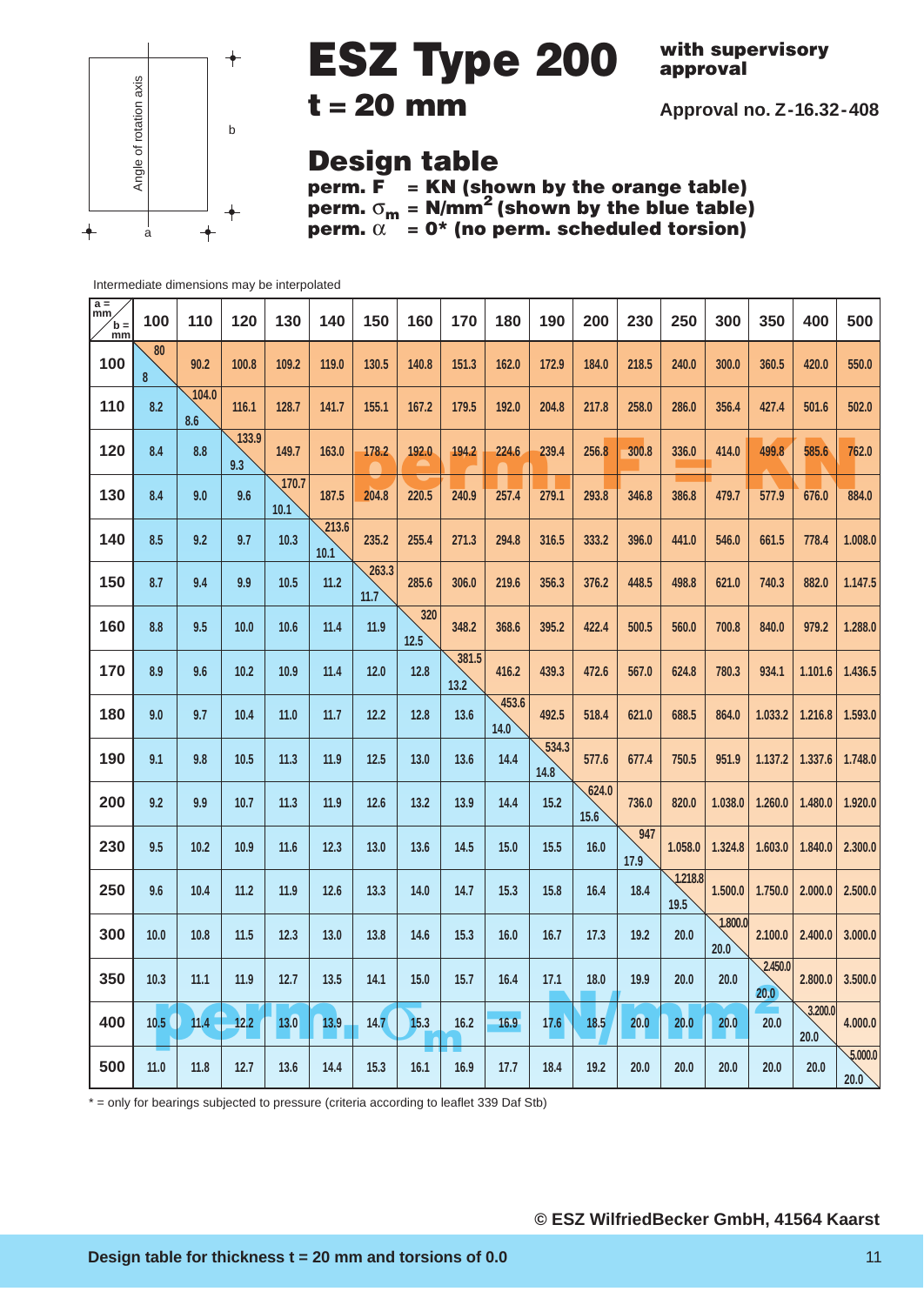

### **ESZ Type 200 t = 20 mm**

**with supervisory approval**

**Approval no. Z-16.32-408**

### **Design table**

**perm. F = KN (shown by the orange table) perm.** σ**<sup>m</sup> = N/mm2 (shown by the blue table) perm.** α **= 10‰ (angle of rotation axis at right angles to** *the smaller bearing side* )

| $\frac{a}{mm}$<br>$\ln \frac{1}{m}$ | 80          | 90          | 100         | 110          | 120          | 130          | 140           | 150           | 160           | 170           | 180           | 190           | 200           | 230           | 250             | 300             | 350             | 400                     | 500             |
|-------------------------------------|-------------|-------------|-------------|--------------|--------------|--------------|---------------|---------------|---------------|---------------|---------------|---------------|---------------|---------------|-----------------|-----------------|-----------------|-------------------------|-----------------|
| 80                                  | 39.3<br>6.1 | 45.3        | 52.4        | 58.7         | 65.5         | 71.8         | 79.3          | 86.1          | 93.0          | 99.6          | 106.3         | 114.0         | 120.9         | 143.9         | 158.2           | 197.1           | 235.7           | 268.8                   | 336.0           |
| 90                                  | 6.3         | 55.7<br>6.9 | 63.4        | 72.0         | 79.3         | 87.4         | 96.2          | 105.8         | 114.3         | 122.9         | 131.8         | 140.2         | 148.8         | 175.2         | 195.7           | 242.8           | 292.0           | 339.7                   | 423.0           |
| 100                                 | 6.6         | 7.0         | 76.1<br>7.6 | 85.7         | 96.5         | 105.5        | 115.7         | 126.7         | 136.9         | 147.3         | 158.0         | 168.8         | 190.1         | 210.2         | 234.0           | 292.9           | 351.3           | 412.4                   | 515.0           |
| 110                                 | 6.7         | 7.3         | 7.8         | 100.7<br>8.3 | 112.5        | 125.8        | 136.8         | 149.2         | 162.6         | 174.3         | 185.3         | 198.1         | 211.2         | 251.0         | 275.0           | 343.2           | 415.8           | 486.8                   | 610.5           |
| 120                                 | 6.8         | 7.3         | 8.60        | 8.5          | 129.9<br>9.0 | 144.1        | 160.3         | 172.6         | 184.9         | 200.0         | 216.4         | 231.4         | 246.7         | 290.9         | 322.7           | 399.8           | 482.8           | 566.4                   | 737.6           |
| 130                                 | 6.9         | 7.5         | 8.1         | 8.8          | 9.2          | 164.1<br>9.7 | 181.0         | 200.3         | 214.6         | 229.1         | 246.9         | 266.4         | 282.8         | 335.0         | 368.7           | 455.2           | 552.3           | 650.7                   | 847.5           |
| 140                                 | 7.1         | 7.6         | 8.3         | 8.9          | 9.5          | 9.9          | 203.5<br>10.4 | 223.3         | 246.0         | 262.6         | 279.3         | 300.1         | 317.3         | 376.2         | 419.4           | 520.0           | 626.3           | 735.3                   | 963.0           |
| 150                                 | 7.2         | 7.8         | 8.4         | 9.0          | 9.6          | 10.3         | 10.6          | 248.4<br>11.0 | 271.4         | 289.7         | 315.3         | 335.9         | 355.1         | 423.1         | 471.8           | 587.7           | 696.8           | 828.1                   | 1.083.0         |
| 160                                 | 7.3         | 7.9         | 8.6         | 9.2          | 9.6          | 10.3         | 11.0          | 11.3          | 299.0<br>11.7 | 325.4         | 346.1         | 377.3         | 398.1         | 467.1         | 525.7           | 655.1           | 786.2           | 920.1                   | 1.204.1         |
| 170                                 | 7.3         | 8.0         | 8.7         | 9.3          | 9.8          | 10.4         | 11.0          | 11.4          | 12.0          | 355.5<br>12.3 | 380.1         | 406.9         | 442.4         | 522.6         | 580.6           | 723.9           | 872.7           | 1.021.5                 | 1.332.2         |
| 180                                 | 7.4         | 8.1         | 8.8         | 9.4          | 10.0         | 10.6         | 11.1          | 11.7          | 12.0          | 12.4          | 418.0<br>12.9 | 445.5         | 475.7         | 570.1         | 630.9           | 793.9           | 949.7           | 1.116.6                 | 1.468.3         |
| 190                                 | 7.5         | 8.2         | 8.9         | 9.5          | 10.2         | 10.8         | 11.3          | 11.8          | 12.4          | 12.6          | 13.0          | 486.7<br>13.5 | 524.7         | 623.2         | 683.5           | 864.6           |                 | $1.034.5$   1.221.7     | 1.588.7         |
| 200                                 | 7.6         | 8.3         | 9.5         | 9.6          | 10.3         | 10.9         | 11.3          | 11.8          | 12.4          | 13.0          | 13.2          | 13.8          | 561.6<br>14.0 | 683.1         | 742.5           | 935.6           |                 | 1.124.5 1.328.4 1.728.0 |                 |
| 230                                 | 7.8         | 8.5         | 9.1         | 9.9          | 10.5         | 11.2         | 11.7          | 12.3          | 12.7          | 13.4          | 13.8          | 14.3          | 14.9          | 823.5<br>15.6 | 916.6           | 1.146.5         |                 | 1.391.8 1.631.9 2.151.7 |                 |
| 250                                 | 7.9         | 8.7         | 9.4         | 10.0         | 10.8         | 11.3         | 12.0          | 12.6          | 13.1          | 13.7          | 14.0          | 14.4          | 14.9          | 15.9          | 1.028.3<br>16.5 | 1.305.2         |                 | 1.564.2 1.851.0 2.432.4 |                 |
| 300                                 | 8.2         | 9.0         | 9.8         | 10.4         | 11.1         | 11.7         | 12.4          | 13.1          | 13.6          | 14.2          | 14.7          | 15.2          | 15.6          | 16.6          | 17.4            | 1.632.2<br>18.1 |                 | 2.014.0 2.322.7         | 3.000.0         |
| 350                                 | 8.4         | 9.3         | 10.0        | 10.8         | 11.5         | 12.1         | 12.8          | 13.3          | 14.0          | 14.7          | 15.1          | 15.6          | 16.1          | 17.3          | 17.9            | 19.2            | 2.320.1<br>18.9 | 2.740.7                 | 3.500.0         |
| 400                                 | 8.4         | 9.4         | 10.3        | 11.1         | 11.8         | 12.5         | 13.1          | 13.8          | 14.4          | 15.0          | 15.5          | 16.1          | 16.6          | 17.7          | 18.5            | 19.4            | 19.6            | 2.995.2<br>18.7         | 3.942.0         |
| 500                                 | 8.4         | 9.4         | 10.3        | 11.1         | 12.3         | 13.0         | 13.8          | 14.4          | 15.1          | 15.7          | 16.3          | 16.7          | 17.3          | 18.7          | 19.5            | 20.0            | 20.0            | 19.7                    | 3.656.3<br>14.6 |

Intermediate dimensions may be interpolated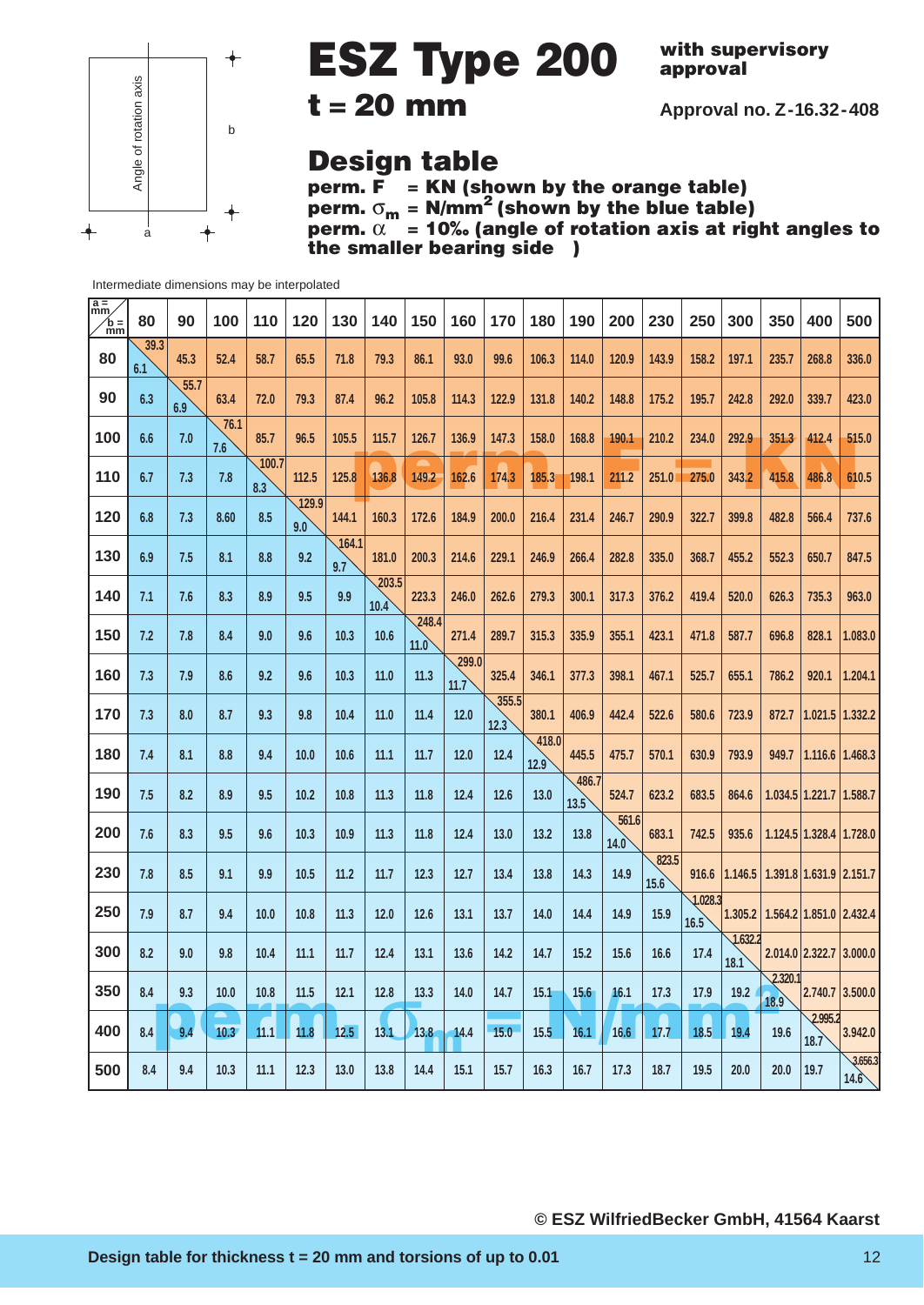

# **ESZ Type 200**

**with supervisory approval**

**Approval no. Z-16.32-408**

### **t = 20 mm**

### **Design table**

**perm. F = KN (shown by the orange table) perm.** σ**<sup>m</sup> = N/mm2 (shown by the blue table) perm.** α **= 25‰ (angle of rotation axis at right angles to the smaller bearing side** )

| 80          | 90          | 100  | 110  | 120   | 130          | 140          | 150           | 160   | 170   | 180    | 190   | 200    | 230           | 250   | 300           | 350   | 400                 | 500                                                                                                    |
|-------------|-------------|------|------|-------|--------------|--------------|---------------|-------|-------|--------|-------|--------|---------------|-------|---------------|-------|---------------------|--------------------------------------------------------------------------------------------------------|
| 38.3<br>6.0 | 44.2        | 51.1 | 57.3 | 63.9  | 70.1         | 77.4         | 84.0          | 90.7  | 97.1  | 103.7  | 111.2 | 118.0  | 140.4         | 154.4 | 192.3         | 230.0 | 262.4               | 328.0                                                                                                  |
| 6.1         | 54.0<br>6.7 | 61.4 | 69.8 | 76.8  | 84.7         | 93.3         | 102.5         | 110.7 | 119.1 | 127.7  | 135.9 | 144.2  | 169.8         | 189.6 | 235.3         | 282.9 | 329.2               | 364.0                                                                                                  |
| 6.4         | 6.8         | 73.1 | 82.4 | 92.8  | 101.5        | 111.2        | 121.8         | 131.6 | 141.6 | 151.9  | 162.3 | 182.8  | 202.1         | 225.0 | 281.6         | 337.8 | 396.6               | 495.0                                                                                                  |
| 6.5         | 7.0         | 7.5  | 96.0 | 107.2 | 120.0        | 130.4        | 142.2         | 155.0 | 166.1 | 176.7  | 188.9 | 201.3  | 239.2         | 262.1 | 327.2         | 396.4 | 464.1               | 577.5                                                                                                  |
| 6.7         | 7.1         | 7.7  | 8.1  | 122.7 | 136.1        | 151.4        | 162.9         | 174.5 | 188.8 | 204.3  | 218.5 | 232.9  | 274.6         | 304.7 | 377.4         | 455.8 | 534.6               | 696.3                                                                                                  |
| 6.7         | 7.2         | 7.8  | 8.4  | 8.7   | 153.3<br>9.1 | 169.0        | 187.0         | 200.4 | 213.9 | 230.6  | 248.8 | 264.1  | 312.9         | 344.3 | 425.1         | 515.8 | 607.6               | 791.4                                                                                                  |
| 6.9         | 7.4         | 7.9  | 8.5  | 9.0   | 9.3          | 187.8<br>9.6 | 206.1         | 227.0 | 242.3 | 257.7  | 276.9 | 292.8  | 347.1         | 387.0 | 479.9         | 577.9 | 678.5               | 888.6                                                                                                  |
| 7.0         | 7.6         | 8.1  | 8.6  | 9.0   | 9.63         | 9.8          | 226.2<br>10.1 | 247.1 | 263.8 | 287.1  | 305.8 | 323.4  | 385.2         | 429.6 | 535.1         | 634.5 | 754.1               | 986.1                                                                                                  |
| 7.1         | 7.7         | 8.2  | 8.8  | 9.1   | 9.6          | 10.1         | 10.3          | 268.4 | 292.0 | 310.6  | 338.6 | 357.2  | 419.2         | 471.7 | 587.9         | 705.6 | 825.8               | 1.080.6                                                                                                |
| 7.1         | 7.8         | 8.3  | 8.9  | 9.3   | 9.7          | 10.2         | 10.3          | 10.7  | 314.0 | 335.7  | 359.4 | 390.7  | 461.6         | 512.8 | 639.4         | 770.8 | 902.2               | 1.176.6                                                                                                |
| 7.2         | 7.9         | 8.4  | 8.9  | 9.5   | 9.9          | 10.2         | 10.6          | 10.8  | 11.0  |        | 386.6 | 412.8  | 494.8         | 547.5 | 688.9         | 824.1 | 969.0               | 1.274.2                                                                                                |
| 7.3         | 7.9         | 8.5  | 9.0  | 9.6   | 10.1         | 10.4         | 10.7          | 11.1  | 11.1  | 11.3   | 11.5  | 446.6  | 530.4         | 581.8 | 735.9         | 880.6 | $1.039.9$   1.352.3 |                                                                                                        |
| 7.4         | 8.0         | 9.1  | 9.2  | 9.7   | 10.2         | 10.5         | 10.8          | 11.2  | 11.5  | 11.5   | 11.8  | 468.0  | 569.3         | 618.8 | 779.6         |       |                     |                                                                                                        |
| 7.6         | 8.2         | 8.8  | 9.5  | 10.0  | 10.5         | 10.8         | 11.2          | 11.4  | 11.8  | 12.0   | 12.1  | $12.4$ | 635.3         | 707.1 | 884.4         |       |                     |                                                                                                        |
| 7.7         | 8.4         | 9.0  | 9.5  | 10.2  | 10.6         | 11.1         | 11.5          | 11.8  | 12.1  | 12.2   | 12.2  | 12.4   | 12.3          | 742.7 | 942.6         |       |                     |                                                                                                        |
| 8.0         | 8.7         | 9.4  | 9.9  | 10.5  | 10.9         | 11.4         | 11.9          | 12.2  | 12.5  | 12.8   | 12.9  | 13.0   | 12.8          | 12.6  | 921.4<br>10.2 |       |                     |                                                                                                        |
| 8.2         | 9.0         | 9.7  | 10.3 | 10.9  | 11.3         | 11.8         | 12.1          | 12.6  | 13.1  | 13.1   | 13.2  | 13.4   | 13.3          | 12.9  | 10.8          | 783.8 | 925.9               | 1.216.6                                                                                                |
| 8.2         | 9.1         | 9.9  | 10.5 | 11.1  | 11.7         | 12.1         | 12.6          | 12.9  | 13.3  | 13.5   | 13.7  | 13.8   | 13.7          | 13.4  | 10.9          | 6.6   |                     |                                                                                                        |
| 8.2         | 9.1         | 9.9  | 10.5 | 11.6  | 12.2         | 12.7         | 13.1          | 13.5  | 13.8  | $14.2$ | 14.2  | 14.4   | 14.4          | 14.1  | 11.5          | 7.0   |                     |                                                                                                        |
|             |             |      | 7.3  | 7.9   | 8.5          |              |               |       | 10.5  | 10.9   | 11.2  | 362.8  | 414.3<br>11.7 | 12.0  | 11.9          |       | 6.4                 | 937.1 1.107.0 1.440.0<br>1.073.6 1.258.8 1.659.8<br>1.129.7 1.336.8 1.756.7<br>1.137.0 1.311.2 1.727.6 |

Intermediate dimensions may be interpolated